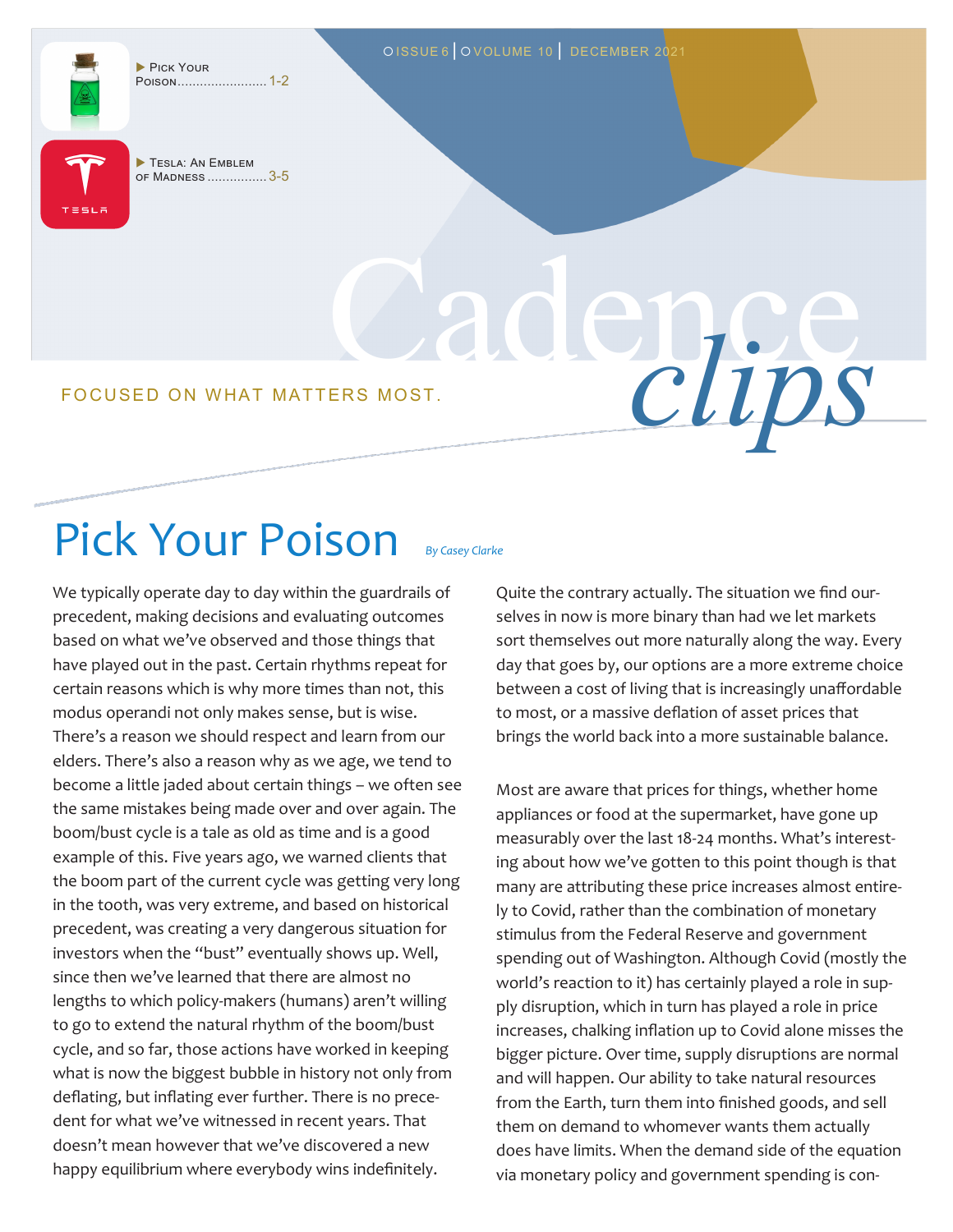stantly and relentlessly being throttled, eventually you get what we've gotten over the last few quarters: rapid and broad price increases. For those who've been paying attention, this "Covid inflation" is nothing new, but more a confirmation of what's been happening for years underneath the veneer of the carefully curated government inflation numbers. Food prices have gone up little by little while packaging has gotten smaller and smaller. Like watching a child grow day by day; it's hard to notice, but it's happening. Paying a reasonably steady price for an appliance, but having to replace it twice as quickly because the quality isn't what it used to be. Health care costs rising by more than 10% each year. All of these things represent higher costs of living that existed prior to Covid but weren't as broad-based and obvious as the acute rises we've seen recently. Nonetheless, they are persistent, real, and the result of manipulating the demand side of the economic equation in order to perpetuate the status quo. A question to ponder: If prices fell by half, would it be the end of the world if 401ks fell by half? A pure hypothetical of course; situations are never this tidy and neat, but we'd venture to say that the vast majority of planet Earth's population would benefit greatly by this. It's really only those relative few with the bulk of the money in financial assets such as 401k plans that seem to have a problem with it - those whose lives aren't as greatly impacted by inflation. Of course we don't want 401k plans to fall by half, but we raise the question to illustrate the rock and the hard place we find ourselves between.

And so, we're in a situation where the pernicious effects of inflation are undeniable and can no longer be massaged, obfuscated, or discounted. This seems a reasonable crossroads for our policy-makers to arrive at where the decision to perpetuate the cycle now has real and obvious consequences – the end of the line if you will. Do they continue to inflate markets and keep money in people's pockets while letting inflation rise further? Or, do they recognize that inflation hurts far more people over time than falling asset markets do? It's a classic pick your poison scenario and it seems we're very close to finding out which poison our trusted and partially-elected financial wizards choose. One point we want to make is this: it's the actions of the Federal Reserve and government over many years that have led to this extreme binary scenario, not Covid 19. Don't think for a minute that this situation would have been avoided had Covid not arrived on our shores. Delayed maybe, but not avoided. The biggest bubble of all time doesn't get puffed routinely bigger without a reckoning at some point.

Rather than being happily ignorant to all of this in recent years, we've chosen to embrace it as reality, shun the notion that acknowledgment is cynicism, and focus on making the best of it. So, how does one prepare for either of the potential outcomes? Well, if our best and brightest in and around Washington decide to let inflation fully out of the bottle in fear of falling asset markets, then we need to own those things that will inflate in price as well or at least benefit from inflation. We currently have a good allocation to these categories within our managed client accounts. On the other hand, if they decide to battle inflation at the expense of asset markets, then we need to own the things that are least egregiously priced. If markets deflate, it's most likely going to be the things that are most expensive (usually the things that were most speculative – see our next piece on Tesla for more on this) that fall the furthest while those things that are viewed as relatively cheap or fairly priced tend to perform the best. Ironically, the asset classes that seem the most fairly priced right now are also some of the same ones that would perform well in the inflationary outcome. This simplifies things immensely. In the end, the investing principle that is most instructive here is "The long-term return you get is all about the price you pay". This is the worst time in history to overpay for anything.

So, in the spirit of living with our heads up and full of awareness, it's important to recognize the crossroads we're fast approaching, if not already upon as a society. We either continue to marginalize the masses who aren't fortunate enough to have large nest eggs by allowing inflation to run freely, or begin to move back toward greater balance and equilibrium and accept the financial market events that come with that. We can't have it both ways, so if this is the reality we're facing, the question becomes "what do we do about it?" A piece of wisdom that's always resonated with me is "10% of life is what happens to you, 90% is how you react to it". It's possible that this saying has never been more relevant than it is today.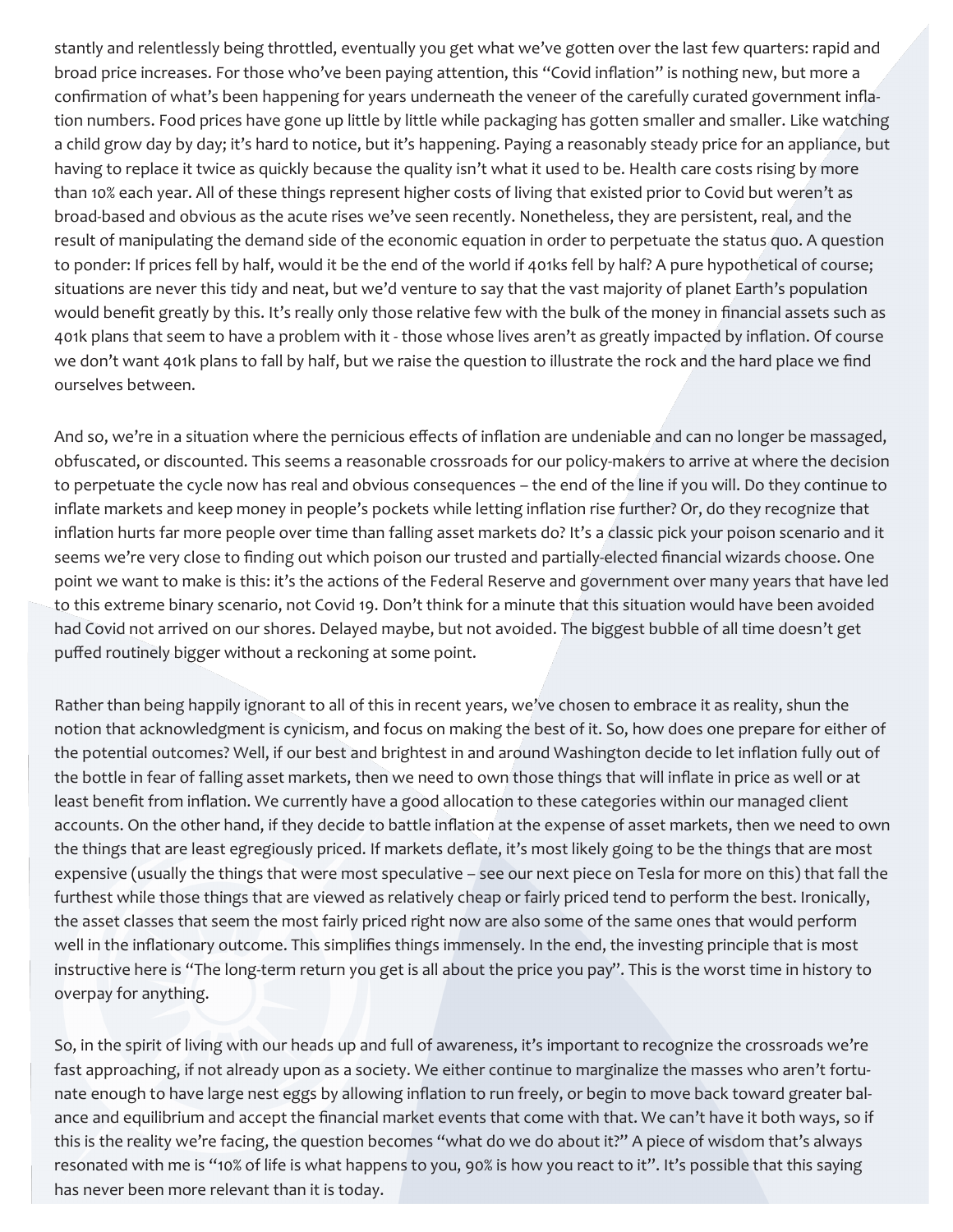## Tesla: An Emblem of Madness *By Casey Clarke*

Every mania has its focal point, where speculation is most heavily concentrated. In the late 1990's it was technology stocks and dot coms in particular, in the mid 2000's it was housing. Now, well, it's a lot of things as this particular episode is so big and broad, but one of the most ubiquitous emblems of the speculative mania is Tesla. Heard of it? We'll bet you have given the popularity of Tesla as a stock investment. The cars are also fairly popular, but we'd argue, and as you'll see in a moment, to a much lesser extent. In addition to being familiar with the Tesla brand, you likely also know those cars are electric. You probably also heard that they're on the cutting edge of technology. From there, it probably starts getting a little fuzzy and more about a story of what could be coming next. Self-driving capability, a super smart and omniscient iPad glued to the console, space flight, and possibly even space colonization? We kid, but the point is, there's actually money-making stuff and then there's the hype. In every mania, investors discount the money-making stuff (reality) and focus almost all their attention on the sexy what-ifs, regardless of how unlikely they may be to materialize. Sometimes this involves extrapolation where a positive trend is assumed to continue way out into the future and other times it's a desire to anchor on something more exciting that has yet to come to fruition. Regardless, whenever a stock price gets too far from the underlying reality of the fundamentals – the moneymaking aspects of the company that determines its value – it's usually just a matter of time before investors realize that the hype they've bought into may never materialize. So how far from the fundamentals is Tesla's stock price right now?

First, let's look at what the company is worth based on its share price and the number of shares outstanding. This is referred to as market capitalization, and since Tesla's a public company, it is up to investors and the stock market to decide what

the whole operation is worth. As you can see from the chart to the right, Tesla has a market capitalization of \$1.13 trillion. To put that into perspective, the six major auto manufacturers, Ford, GM, Volkswagen, Daimler, Toyota, and Honda, have a combined market cap of ~\$650 billion.

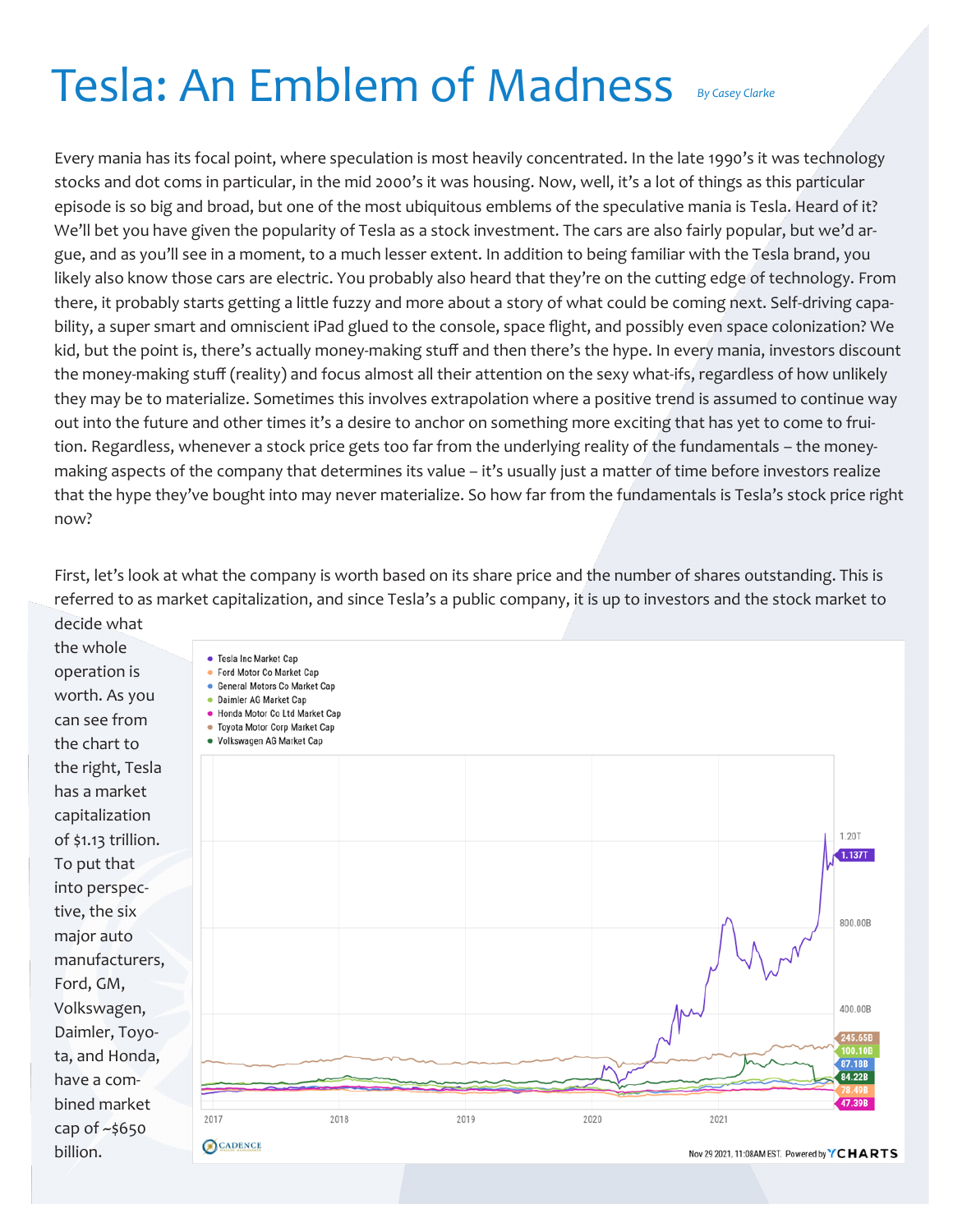Now, you may be thinking that if Tesla sells way more cars than the rest, then a valuation of nearly twice as much as all the other major competition combined might be justified. Maybe, but we probably all intuitively know they can't possibly be selling that many cars. As we can see below, not only are they not selling way more cars, they're actually in last place in total sales revenue over the last twelve months with Volkswagen and Toyota both bringing in approximately 6 times more annual revenue than Tesla. It's really not even close.



What this suggests is that virtually all of Tesla's market cap is based on the hype; the exciting stuff that has yet to play out. The price to sales ratio is very good at helping us determine what a company's stock should be trading at when investors are basing that price on money-making stuff. What we can see on the next page is that the six competitors we're measuring Tesla against all have a price to sales ratio somewhere below 1; let's say they average 0.55. For context, every industry is different in this respect. High profit margin industries tend to have higher price to sales ratios while low margin, high expense industries tend to have lower ones. Think of it this way, if a company keeps most of its revenue after expenses, investors are willing to pay more for each dollar of revenue because they'll end up pocketing more of it. If very little of that revenue ends up making it to the bottom line as profit, investors will pay less for those sales since they'll see very little of them in the form of profit that could be used for dividends or reinvestment. So, for cars, since margins are very low and costs high, the price to sales ratio is typically very low. Not for Tesla however. Tesla's PS ratio is over 27! Here's what this means. If revenues stayed steady from here and investors decided to value Tesla purely based on the fundamentals of selling cars, the market capitalization instead of being \$1.13 trillion would be somewhere around \$26 billion. That's a -97% reduction in value, which assuming no change in the number of outstanding shares, would equate to a similar drop in the share price. There are lots of what-ifs here, but investing is all